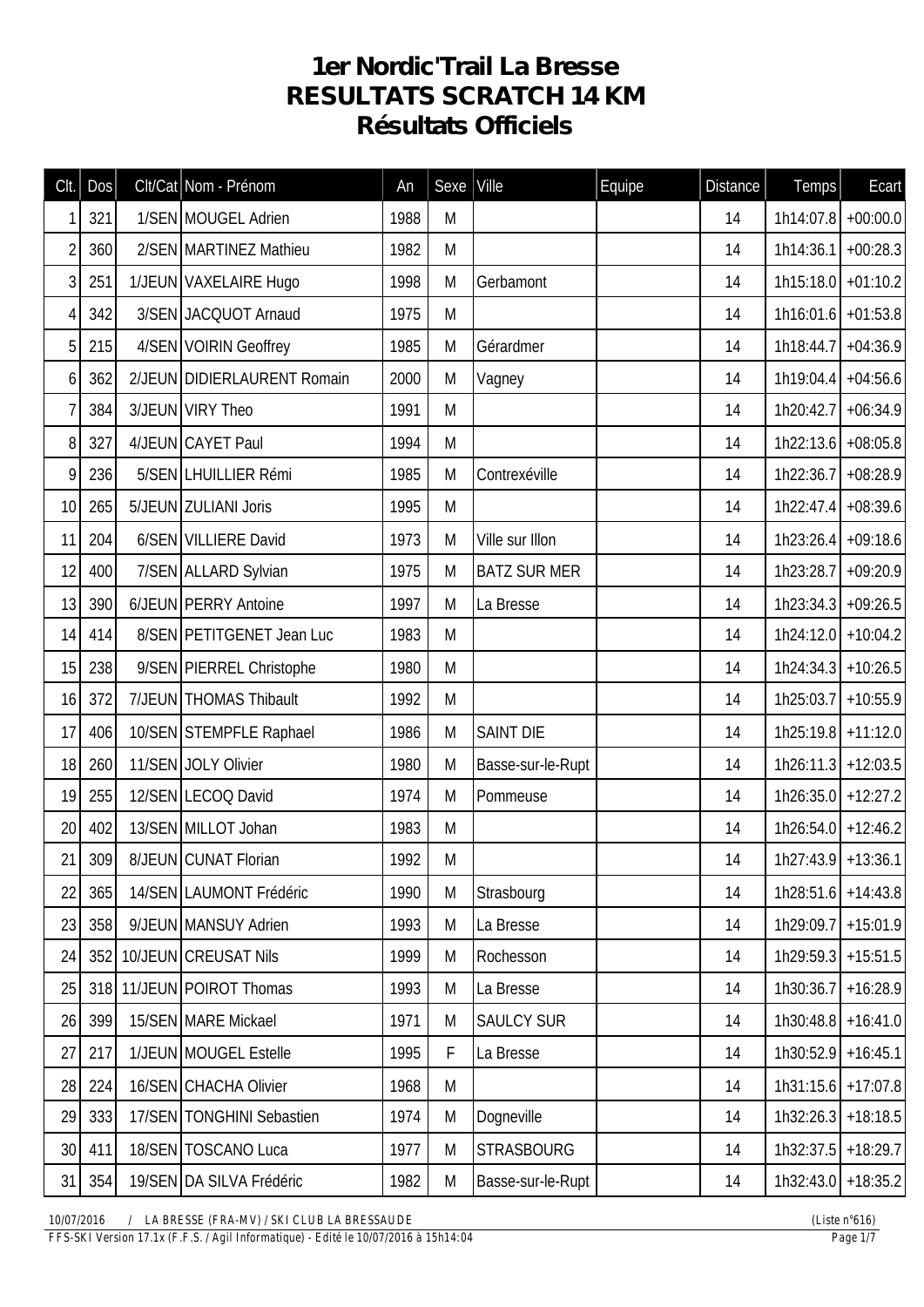| Clt.       | DOS | Clt/Cat Nom - Prénom                         | An   | Sexe | Ville              | Equipe | <b>Distance</b> | Temps                 | Ecart            |
|------------|-----|----------------------------------------------|------|------|--------------------|--------|-----------------|-----------------------|------------------|
| 32         | 397 | 20/SEN HIDALGO Nicolas                       | 1982 | M    |                    |        | 14              | $1h32:45.6$ + 18:37.8 |                  |
| 33         | 380 | 1/SEN VAXELAIRE Annick                       | 1974 | F    | La Bresse          |        | 14              | 1h32:55.7             | $+18:47.9$       |
| 34         | 214 | 21/SEN CLAUDEL Christophe                    | 1988 | M    | La Bresse          |        | 14              | $1h33:03.9$ + 18:56.1 |                  |
| 35         | 213 | 2/SEN LALEVEE Chloé                          | 1988 | F    | La Bresse          |        | 14              | $1h33:11.8$ + 19:04.0 |                  |
| 36         | 413 | 22/SEN TOSCANO Frederic                      | 1976 | M    | <b>MARLENHEIM</b>  |        | 14              | $1h33:23.8$ +19:16.0  |                  |
| 37         | 233 | 12/JEUN COTTEREAU Ilann                      | 1997 | M    |                    |        | 14              | $1h33:27.2$ + 19:19.4 |                  |
| 38         | 308 | 23/SEN GALILEE Laurent                       | 1972 | M    |                    |        | 14              | $1h33:45.6$ +19:37.8  |                  |
| 39         | 244 | 24/SEN MARCHAL Allowin                       | 1989 | M    | Montbéliard        |        | 14              | $1h34:13.5$ +20:05.7  |                  |
| 40         | 314 | 25/SEN ARNOULD Cyril                         | 1975 | M    | La Bresse          |        | 14              | $1h34:27.6$ +20:19.8  |                  |
| 41         |     | 386 13/JEUN ROUSSEL Bastien                  | 1997 | M    | Basse-sur-le-Rupt  |        | 14              | $1h34:35.3 + 20:27.5$ |                  |
| 42         | 335 | 26/SEN DEMANET Alexandre                     | 1979 | M    |                    |        | 14              | $1h34:36.0$ +20:28.2  |                  |
| 43         |     | 218 14/JEUN CHIPOT Mathieu                   | 1993 | M    |                    |        | 14              | 1h34:37.0 +20:29.2    |                  |
| 44         | 353 | 1/MAST CREUSAT Jean Marie                    | 1963 | M    | Rochesson          |        | 14              | $1h35:49.1$ +21:41.3  |                  |
| 45         | 350 | 27/SEN POIROT Sébastien                      | 1987 | M    | Vagney             |        | 14              | $1h36:02.0$ +21:54.2  |                  |
| 46         | 408 | 28/SEN NAUDIN Julien                         | 1977 | M    | LE CENDRE          |        | 14              | $1h36:21.2$ +22:13.4  |                  |
| 47         | 210 | 29/SEN PIERRET Jean Marie                    | 1974 | M    |                    |        | 14              | 1h36:42.6 +22:34.8    |                  |
| 48         | 248 | 30/SEN LAHEURTE Jean-Louis                   | 1967 | M    | Golbey             |        | 14              | $1h36:44.9$ +22:37.1  |                  |
| 49         | 202 | 15/JEUN LEVEQUE Benoit                       | 1993 | M    | Bouzemont          |        | 14              | $1h37:36.7$ +23:28.9  |                  |
| 50         | 303 | 31/SEN VALDENAIRE Samuel                     | 1984 | M    |                    |        | 14              | 1h37:55.0 +23:47.2    |                  |
| 51         | 297 | 32/SEN BUSSON Cédric                         | 1976 | M    |                    |        | 14              | 1h38:28.7 + 24:20.9   |                  |
| 52         | 405 | 33/SEN CHAUDRON Mickael                      | 1978 | M    | SAINT DIE DES      |        | 14              | $1h39:36.8$ +25:29.0  |                  |
| 53         | 231 | 34/SEN AUBERT Sebastien                      | 1977 | M    | La Bresse          |        | 14              | $1h40:01.0$ +25:53.2  |                  |
| 54         | 211 | 35/SEN SONZOGNI Olivier                      | 1966 | M    | Sorcy-Saint-Martin |        | 14              | $1h40:11.0$ +26:03.2  |                  |
| 55         | 299 | 2/MAST ALTOMARE Dominique                    | 1961 | M    |                    |        | 14              | $1h40:26.5$ +26:18.7  |                  |
| 56         | 367 | 36/SEN MARMUL Sylvain                        | 1985 | M    |                    |        | 14              | $1h40:29.4$ +26:21.6  |                  |
| 57         | 407 | 37/SEN SEVIN Guillaume                       | 1987 | M    | <b>LILLE</b>       |        | 14              | $1h42:16.2$ +28:08.4  |                  |
| 58         | 398 | 3/SEN MAUFFREY Sylvaine                      | 1985 | F    | <b>ROSNY SOUS</b>  |        | 14              | $1h42:28.8$ +28:21.0  |                  |
| 59         | 249 | 38/SEN LORENTZ Frédéric                      | 1966 | M    |                    |        | 14              | 1h43:23.1 +29:15.3    |                  |
| 60         | 316 | 4/SEN TOMASELLI Severine                     | 1978 | F    | Vittel             |        | 14              | 1h44:03.0 +29:55.2    |                  |
| 61         | 371 | 3/MAST PAQUOT Thierry                        | 1962 | M    |                    |        | 14              | $1h44:09.0$ + 30:01.2 |                  |
| 62         | 339 | 39/SEN MANSUY Jeremy                         | 1982 | M    | La Bresse          |        | 14              | $1h44:15.0$ + 30:07.2 |                  |
| 63         | 295 | 40/SEN RINGENBACH Olivier                    | 1975 | M    | Pouxeux            |        | 14              | $1h44:18.2$ + 30:10.4 |                  |
| 64         | 234 | 41/SEN MOUGEL Laurent                        | 1984 | M    |                    |        | 14              | $1h44:54.9$ + 30:47.1 |                  |
| 65         | 306 | 42/SEN BARBARO Ludovic                       | 1977 | M    |                    |        | 14              | 1h45:11.0 +31:03.2    |                  |
| 66         | 385 | 43/SEN KAMMERER Remi                         | 1972 | M    | Breitenbach        |        | 14              | 1h46:58.9 +32:51.1    |                  |
| 10/07/2016 |     | / LA BRESSE (FRA-MV) / SKI CLUB LA BRESSAUDE |      |      |                    |        |                 |                       | (Liste $n°616$ ) |

*FFS-SKI Version 17.1x (F.F.S. / Agil Informatique) - Edité le 10/07/2016 à 15h14:04 Page 2/7*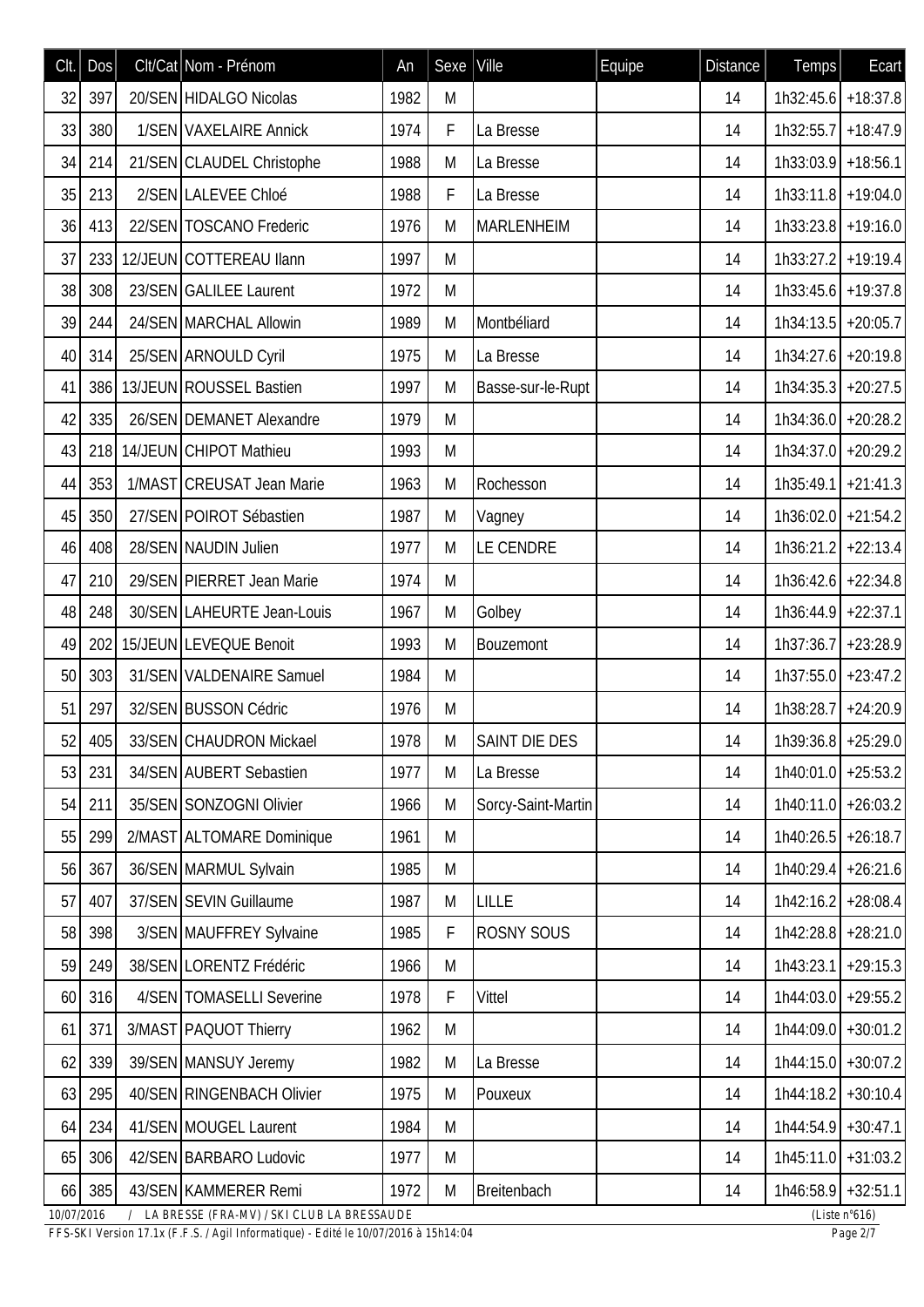| Clt.       | Dos | Clt/Cat Nom - Prénom                         | An   | Sexe | Ville            | Equipe | <b>Distance</b> | <b>Temps</b>          | Ecart                   |
|------------|-----|----------------------------------------------|------|------|------------------|--------|-----------------|-----------------------|-------------------------|
| 67         | 377 | 44/SEN BELLION Cedrick                       | 1986 | M    | Ochey            |        | 14              | $1h47:17.4$ + 33:09.6 |                         |
| 68         | 319 | 45/SEN CHAFFAUT Olivier                      | 1968 | M    |                  |        | 14              | 1h47:24.1             | $+33:16.3$              |
| 69         | 375 | 46/SEN SELVA Philippe                        | 1974 | M    | Rothau           |        | 14              | 1h47:35.7             | $+33:27.9$              |
| 70         | 404 | 16/JEUN SCHMITT Pierre                       | 1998 | M    |                  |        | 14              | $1h47:50.0$ + 33:42.2 |                         |
| 71         | 341 | 5/SEN GEHIN Emilie                           | 1988 | F    |                  |        | 14              | $1h47:50.8$ +33:43.0  |                         |
| 71         | 394 | 47/SEN FRANZOI Alexandre                     | 1979 | M    |                  |        | 14              | 1h47:50.8             | $+33:43.0$              |
| 73         | 330 | 48/SEN MARCHAL Etienne                       | 1966 | M    | Rupt-sur-Moselle |        | 14              | $1h48:06.4$ + 33:58.6 |                         |
| 74         | 340 | 49/SEN DEGANDT Joanny                        | 1982 | M    | Lorry-Mardigny   |        | 14              | $1h48:11.8$ + 34:04.0 |                         |
| 75         | 345 | 4/MAST SCHILHANECK Eric                      | 1964 | M    |                  |        | 14              | $1h48:14.5$ + 34:06.7 |                         |
| 76         | 317 | 5/MAST   TOMASELLI Francis                   | 1959 | M    | Vittel           |        | 14              | $1h48:34.5$ + 34:26.7 |                         |
| 77         | 296 | 6/MAST XAVIER Patrick                        | 1960 | M    | Arlon            |        | 14              | $1h49:27.0$ + 35:19.2 |                         |
| 78         | 383 | 50/SEN PERRIN Quentin                        | 1987 | M    |                  |        | 14              | $1h49:32.3$ + 35:24.5 |                         |
| 79         | 212 | 51/SEN LALLEMAND Jonathan                    | 1982 | M    |                  |        | 14              | 1h50:06.3             | $+35:58.5$              |
| 80         | 359 | 7/MAST LECLERC Frederic                      | 1965 | M    | Darney           |        | 14              | $1h50:16.3$ + 36:08.5 |                         |
| 81         | 262 | 52/SEN MAREY Nicolas                         | 1973 | M    | Strasbourg       |        | 14              | 1h50:34.7             | $+36:26.9$              |
| 82         | 304 | 53/SEN GREBERT Emmanuel                      | 1974 | M    | Saint-Remy       |        | 14              | $1h50:39.6$ + 36:31.8 |                         |
| 83         | 373 | 8/MAST WECKERLE Jean-Luc                     | 1956 | M    |                  |        | 14              | 1h50:48.6             | $+36:40.8$              |
| 84         | 239 | 6/SEN SAUVAGEOT Sylvia                       | 1980 | F    | Nancy            |        | 14              | $1h51:14.2$ + 37:06.4 |                         |
| 85         | 250 | 54/SEN JEROME Cedric                         | 1988 | M    |                  |        | 14              | $1h51:28.7$ +37:20.9  |                         |
| 86         | 328 | 9/MAST JEANDEL François                      | 1951 | M    |                  |        | 14              | $1h52:16.8$ + 38:09.0 |                         |
| 87         | 230 | <b>MASSON Andre</b>                          | 1956 | M    | La Bresse        |        | 14              | $1h52:19.4$ +38:11.6  |                         |
| 88         | 343 | 55/SEN HEISSAT Nicolas                       | 1985 | M    | Raon-l'Étape     |        | 14              | 1h52:35.0             | $+38:27.2$              |
| 89         | 221 | 7/SEN GOSSET Noémie                          | 1989 | F    |                  |        | 14              | $1h53:00.2$ +38:52.4  |                         |
| 90         | 240 | 56/SEN CHAUDEY Thibéry                       | 1990 | M    | Le Val-d'Ajol    |        | 14              | $1h53:14.8$ + 39:07.0 |                         |
| 91         | 291 | 57/SEN VALROFF Franck                        | 1972 | M    | Remiremont       |        | 14              | $1h53:18.8$ + 39:11.0 |                         |
| 92         | 220 | 58/SEN DIDIER Christophe                     | 1982 | M    |                  |        | 14              | 1h53:19.5             | $+39:11.7$              |
| 93         | 246 | 59/SEN ARNAUD Samuel                         | 1975 | M    |                  |        | 14              | $1h53:36.2$ + 39:28.4 |                         |
| 94         | 320 | 2/JEUN BOURQUARDE Morgane                    | 1992 | F    | Étueffont        |        | 14              | $1h54:01.6$ +39:53.8  |                         |
| 95         | 254 | 8/SEN JACQUOT Carole                         | 1978 | F    | Ville-sur-Illon  |        | 14              | 1h54:29.9             | $+40:22.1$              |
| 96         | 392 | 9/SEN CLARIOND Elody                         | 1988 | F    |                  |        | 14              | 1h54:42.3             | $+40:34.5$              |
| 97         | 311 | 3/JEUN CUNAT Amélie                          | 1998 | F    |                  |        | 14              | 1h55:01.7             | $+40:53.9$              |
| 98         | 391 | <b>GEORGEL Pascal</b>                        | 1957 | M    | Gérardmer        |        | 14              | $1h55:05.2$ +40:57.4  |                         |
| 99         | 245 | 60/SEN DEVAUX Dimitri                        | 1980 | M    | Les Vallois      |        | 14              | 1h55:14.6             | $+41:06.8$              |
| 100        | 415 | 61/SEN CLAUDE Julien                         | 1986 | M    |                  |        | 14              | 1h55:15.7             | $+41:07.9$              |
| 101        | 401 | 17/JEUN POIROT Louis                         | 1994 | M    | <b>LA BRESSE</b> |        | 14              | $1h55:53.5$ +41:45.7  |                         |
| 10/07/2016 |     | / LA BRESSE (FRA-MV) / SKI CLUB LA BRESSAUDE |      |      |                  |        |                 |                       | (Liste $n^{\circ}616$ ) |

*FFS-SKI Version 17.1x (F.F.S. / Agil Informatique) - Edité le 10/07/2016 à 15h14:04 Page 3/7*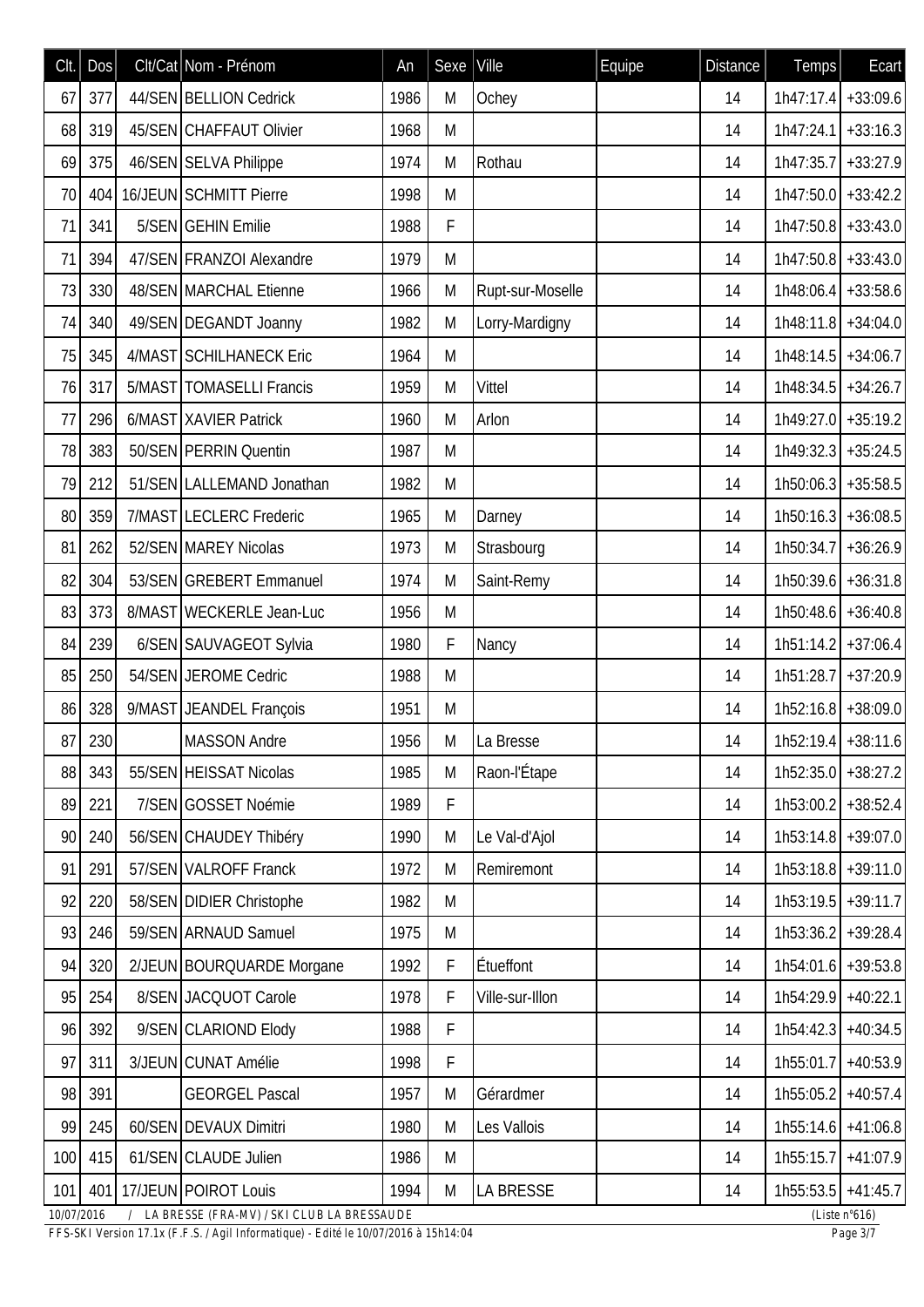| CIt.       | Dos | Clt/Cat Nom - Prénom                         | An   | Sexe | Ville                | Equipe | <b>Distance</b> | Temps                | Ecart            |
|------------|-----|----------------------------------------------|------|------|----------------------|--------|-----------------|----------------------|------------------|
| 102        | 264 | 62/SEN BATOT Steeve                          | 1985 | M    |                      |        | 14              | 1h56:37.5            | $+42:29.7$       |
| 103        | 396 | 10/SEN THIRION Delphine                      | 1987 | F    | LUNEVILLE            |        | 14              | 1h56:38.8            | $+42:31.0$       |
| 104        | 225 | 63/SEN LAURENT Michael                       | 1974 | M    |                      |        | 14              | 1h56:55.2            | $+42:47.4$       |
| 105        | 216 | 64/SEN LELU Arnaud                           | 1975 | M    | Saint Amé            |        | 14              | $1h57:11.5$ +43:03.7 |                  |
| 106        | 272 | 4/JEUN LAZZAROTTO Juliette                   | 1992 | F    |                      |        | 14              | $1h57:12.7$ +43:04.9 |                  |
| 107        | 393 | 65/SEN JIMMY Delacote                        | 1973 | M    | Ventron              |        | 14              | 1h57:15.6            | $+43:07.8$       |
| 108        | 257 | 66/SEN DUTHOIS Laurent                       | 1969 | M    | Archettes            |        | 14              | $1h57:24.6$ +43:16.8 |                  |
| 109        | 336 | <b>SCHERRER Jean</b>                         | 1951 | M    | Marmoutier           |        | 14              | $1h57:46.6$ +43:38.8 |                  |
| 110        | 388 | 67/SEN LEFEVRE Jean Philippe                 | 1979 | M    |                      |        | 14              | $1h58:34.3$ +44:26.5 |                  |
| 111        | 247 | 68/SEN CLAUDEL Alexandre                     | 1978 | M    | La Bresse            |        | 14              | $1h58:50.6$ +44:42.8 |                  |
| 112        | 222 | 69/SEN DELPECH Ivan                          | 1975 | M    |                      |        | 14              | 1h58:52.7            | $+44:44.9$       |
| 113        | 203 | 70/SEN GABIER Fabien                         | 1978 | M    | Wintzenheim          |        | 14              | $2h00:01.5$ +45:53.7 |                  |
| 113        | 232 | 18/JEUN COTTEREAU Aymeric                    | 1994 | M    |                      |        | 14              | 2h00:01.5            | $+45:53.7$       |
| 115        |     | 355 19/JEUN LEMOINE Nicolas                  | 1992 | M    | Gérardmer            |        | 14              | 2h00:34.2            | $+46:26.4$       |
| 116        |     | 356 20/JEUN GION Thomas                      | 1991 | M    | Gérardmer            |        | 14              | $2h00:35.2$ +46:27.4 |                  |
| 117        | 310 | 5/JEUN CUNAT Fanny                           | 1994 | F    |                      |        | 14              | $2h00:42.6$ +46:34.8 |                  |
| 118        | 243 | 11/SEN GERARD Carine                         | 1982 | F    | Vioménil             |        | 14              | 2h00:44.7            | $+46:36.9$       |
| 119        | 363 | 71/SEN JACQUEMIN Pascal                      | 1975 | M    | Hadol                |        | 14              | 2h02:07.3 +47:59.5   |                  |
| 120        | 347 | 72/SEN PUGET Arnaud                          | 1982 | M    |                      |        | 14              | 2h02:29.2 +48:21.4   |                  |
| 121        | 324 | 73/SEN DUPAYS Guillaume                      | 1982 | M    | Blainville-sur-l'Eau |        | 14              | 2h03:17.6 +49:09.8   |                  |
|            |     | 122 315 12/SEN LALLEMENT Cristina            | 1976 | F    | Sarrebourg           |        | 14              | $2h04:36.0$ +50:28.2 |                  |
| 123        | 332 | 13/SEN MARCHAL Beatrice                      | 1966 | F    | Rupt-sur-Moselle     |        | 14              | 2h04:56.7            | $+50:48.9$       |
| 124        | 312 | 74/SEN REBORA Gerald                         | 1976 | M    |                      |        | 14              | 2h05:05.6 +50:57.8   |                  |
| 124        | 313 | 14/SEN REBORA Virginie                       | 1977 | F    |                      |        | 14              | $2h05:05.6$ +50:57.8 |                  |
| 126        | 270 | 6/JEUN BENOIT Marion                         | 1992 | F    | Clayeures            |        | 14              | $2h05:21.4$ +51:13.6 |                  |
| 127        | 307 | 75/SEN PECHEUR Patrice                       | 1972 | M    |                      |        | 14              | 2h05:28.1            | $+51:20.3$       |
| 128        | 368 | 76/SEN AUBRIAT Eric                          | 1969 | M    | Belfort              |        | 14              | 2h05:40.7 +51:32.9   |                  |
| 129        | 322 | 77/SEN PERSONNAZ Julien                      | 1981 | M    | Allevard             |        | 14              | 2h06:04.1            | $+51:56.3$       |
| 130        | 378 | 15/SEN TOUSSAINT Sabine                      | 1979 | F    | Still                |        | 14              | 2h06:29.0            | $+52:21.2$       |
| 131        | 349 | 16/SEN LEFEBVRE Aline                        | 1974 | F    | Arches               |        | 14              | 2h06:29.7            | $+52:21.9$       |
| 132        | 294 | 7/JEUN COTTEL Julie                          | 1997 | F    | Taintrux             |        | 14              | $2h06:54.2$ +52:46.4 |                  |
| 133        | 387 | 78/SEN GONDRY Jean Charles                   | 1984 | M    |                      |        | 14              | 2h06:54.7 +52:46.9   |                  |
| 134        | 252 | 21/JEUN CHANTEREAU Paul                      | 1998 | M    | La Bresse            |        | 14              | 2h07:07.9            | $+53:00.1$       |
| 135        | 258 | 17/SEN MOUGEL Rachel                         | 1975 | F    | La Bresse            |        | 14              | 2h07:33.1            | $+53:25.3$       |
| 135        | 259 | 79/SEN GIRODON Anthony                       | 1970 | M    | La Bresse            |        | 14              | $2h07:33.1$ +53:25.3 |                  |
| 10/07/2016 |     | / LA BRESSE (FRA-MV) / SKI CLUB LA BRESSAUDE |      |      |                      |        |                 |                      | (Liste $n°616$ ) |

*FFS-SKI Version 17.1x (F.F.S. / Agil Informatique) - Edité le 10/07/2016 à 15h14:04 Page 4/7*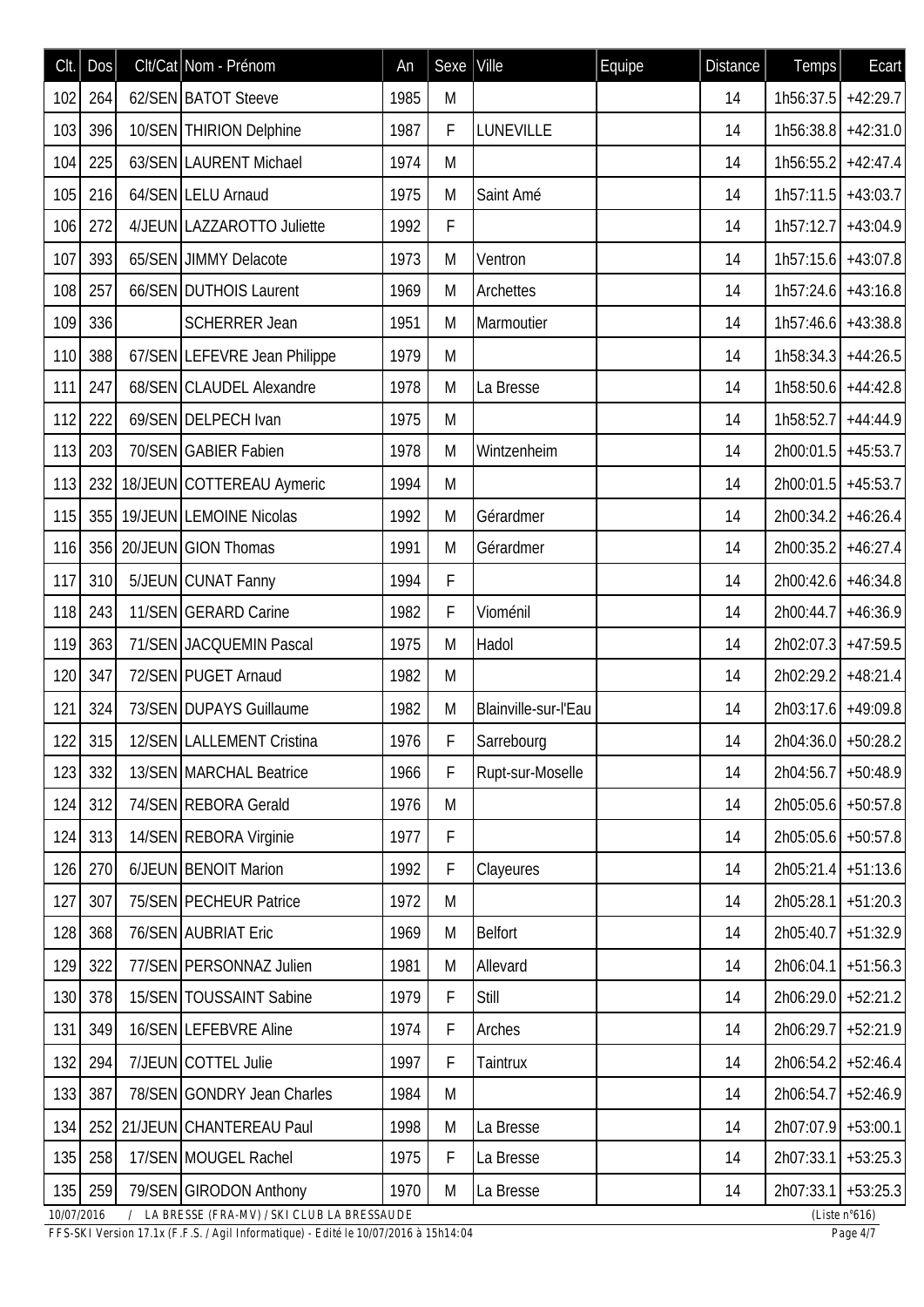| Clt.       | Dos | Clt/Cat Nom - Prénom                       | An   | Sexe | Ville             | Equipe | <b>Distance</b> | Temps                | Ecart                   |
|------------|-----|--------------------------------------------|------|------|-------------------|--------|-----------------|----------------------|-------------------------|
| 137        | 361 | 80/SEN PETIT Laurent                       | 1972 | M    |                   |        | 14              | 2h07:47.1            | $+53:39.3$              |
| 138        | 256 | 81/SEN CUNY Jacques                        | 1973 | M    | Nancy             |        | 14              | 2h08:06.9            | $+53:59.1$              |
| 139        | 348 | 18/SEN MONNE Jerome                        | 1981 | F    | Épinal            |        | 14              | $2h08:24.5$ +54:16.7 |                         |
| 140        | 344 | <b>MOINE Daniel</b>                        | 1952 | M    |                   |        | 14              | 2h09:01.7            | $+54:53.9$              |
| 141        | 323 | 82/SEN RAGUILLAT Jerome                    | 1977 | M    | Dombrot-le-Sec    |        | 14              | 2h11:22.0 +57:14.2   |                         |
| 142        | 366 | 19/SEN GODEFROY Julie                      | 1989 | F    | Yutz              |        | 14              | 2h11:32.0 +57:24.2   |                         |
| 143        | 346 | 20/SEN DENET Felicie                       | 1972 | F    | Nancy             |        | 14              | $2h12:00.9$ +57:53.1 |                         |
| 144        | 237 | 21/SEN RIETZ Melissande                    | 1990 | F    | Giromagny         |        | 14              | 2h12:11.0 +58:03.2   |                         |
| 145        | 261 | 22/SEN ACHERITOGARAY Marie                 | 1967 | F    |                   |        | 14              | $2h12:14.2$ +58:06.4 |                         |
| 146        | 267 | 83/SEN BOURGUIGNON Cyril                   | 1972 | M    |                   |        | 14              | 2h12:48.8 +58:41.0   |                         |
| 147        | 235 | <b>RIETZ Denis</b>                         | 1958 | M    | Étueffont         |        | 14              | $2h13:01.2$ +58:53.4 |                         |
| 148        | 242 | 23/SEN BECK Severine                       | 1975 | F    |                   |        | 14              | 2h14:33.4            |                         |
| 149        | 241 | 84/SEN COLLIGNON Brice                     | 1981 | M    | Mont-sur-Meurthe  |        | 14              | 2h14:35.5            |                         |
| 150        | 201 | <b>AMAR Zimouche</b>                       | 1958 | M    |                   |        | 14              | 2h15:25.2            |                         |
| 151        | 208 | 8/JEUN KIEFFER Claire                      | 1991 | F    | Deyvillers        |        | 14              | 2h16:26.6            |                         |
| 152        | 290 | 85/SEN WODLING Stéphane                    | 1983 | M    | Rossfeld          |        | 14              | 2h16:48.3            |                         |
| 153        | 370 | 86/SEN FRANÇOIS Frédéric                   | 1980 | M    |                   |        | 14              | 2h17:08.1            |                         |
| 154        | 269 | 1/MAST FERRY Nadine                        | 1961 | F    | Basse-sur-le-Rupt |        | 14              | 2h17:33.4            |                         |
| 155        | 403 | 2/MAST MAURE Marie Agnès                   | 1964 | F    | <b>XONRUPT</b>    |        | 14              | 2h17:40.2            |                         |
| 156        | 409 | 87/SEN WINTERSTEIN Laurent                 | 1974 | M    | WASSELONNE        |        | 14              | 2h17:53.3            |                         |
| 156        | 410 | 87/SEN HIRSCHMULLER Frederic               | 1972 | M    | <b>STRASBOURG</b> |        | 14              | 2h17:53.3            |                         |
| 156        | 412 | 87/SEN GEYER Joel                          | 1974 | M    | <b>MARLENHEIM</b> |        | 14              | 2h17:53.3            |                         |
| 159        | 293 | 24/SEN CLAUSSE Isabelle                    | 1971 | F    | Nancy             |        | 14              | 2h18:03.8            |                         |
| 160        | 325 | 25/SEN LE BAYON Manuelle                   | 1975 | F    | Tonnoy            |        | 14              | 2h18:10.0            |                         |
| 161        | 329 | 26/SEN PERRIN Christelle                   | 1978 | F    | Saint-Nabord      |        | 14              | 2h18:10.6            |                         |
| 162        | 8   | 27/SEN SCARAVELLA Pauline                  | 1989 | F    |                   |        | 14              | 2h18:43.9            |                         |
| 163        | 326 | <b>DUPAYS Charlie</b>                      | 1957 | M    |                   |        | 14              | 2h19:40.9            |                         |
| 164        | 374 | 28/SEN SELVA Betty                         | 1979 | F    | Rothau            |        | 14              | 2h20:07.3            |                         |
| 165        | 300 | 29/SEN TISSELIN Sophie                     | 1973 | F    |                   |        | 14              | 2h20:13.5            |                         |
| 166        | 268 | 30/SEN MOUGEL Francine                     | 1970 | F    | Basse-sur-le-Rupt |        | 14              | 2h20:32.3            |                         |
| 167        | 381 | 3/MAST KERVIEL Catherine                   | 1965 | F    |                   |        | 14              | 2h21:00.2            |                         |
| 168        | 351 | 31/SEN MATHIEU Anne-Laure                  | 1990 | F    |                   |        | 14              | 2h22:21.1            |                         |
| 168        | 357 | 31/SEN FABACHER Marie-Thérèse              | 1985 | F    |                   |        | 14              | 2h22:21.1            |                         |
| 170        | 223 | 33/SEN CONELIA Laurent                     | 1977 | F    |                   |        | 14              | 2h22:29.3            |                         |
| 171        | 271 | 34/SEN CLAUDEL Stephanie                   | 1975 | F    | Willer-sur-Thur   |        | 14              | 2h22:30.4            |                         |
| 10/07/2016 |     | LA BRESSE (FRA-MV) / SKI CLUB LA BRESSAUDE |      |      |                   |        |                 |                      | (Liste $n^{\circ}616$ ) |

*FFS-SKI Version 17.1x (F.F.S. / Agil Informatique) - Edité le 10/07/2016 à 15h14:05 Page 5/7*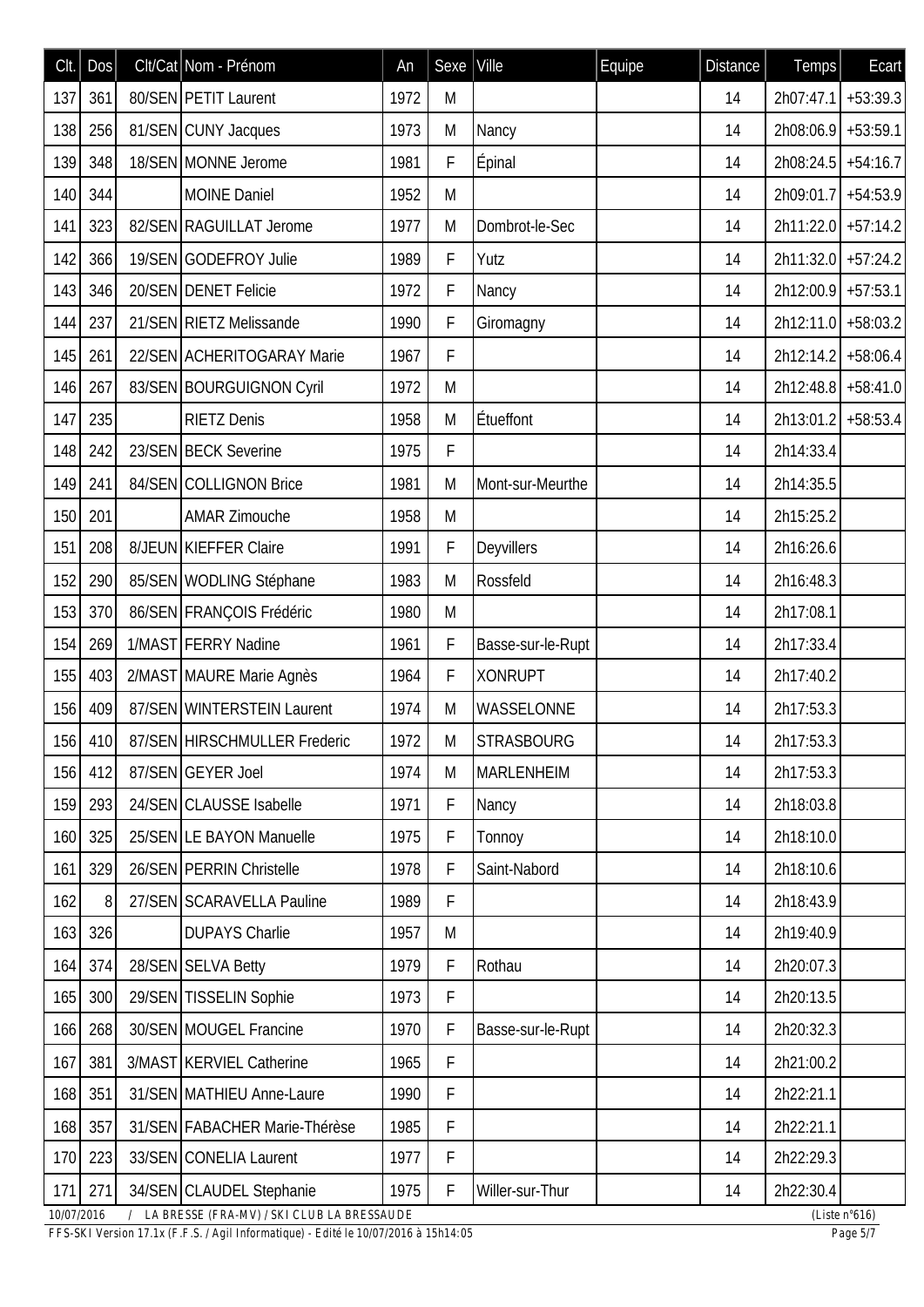| Clt.       | DOS | Clt/Cat Nom - Prénom                         | An   | Sexe | Ville             | Equipe | <b>Distance</b> | <b>Temps</b> | Ecart                   |
|------------|-----|----------------------------------------------|------|------|-------------------|--------|-----------------|--------------|-------------------------|
| 172        | 364 | 35/SEN CARITEY Lydie                         | 1982 | F    | Hadol             |        | 14              | 2h24:15.3    |                         |
| 173        | 298 | 36/SEN LEROY Sonia                           | 1973 | F    |                   |        | 14              | 2h24:26.7    |                         |
| 174        | 331 | 37/SEN CHAUDEY Frédérique                    | 1967 | F    | Rupt-sur-Moselle  |        | 14              | 2h24:29.4    |                         |
| 175        | 228 | 4/MAST REMY Isabelle                         | 1964 | F    | Épinal            |        | 14              | 2h25:32.9    |                         |
| 176        | 229 | <b>REMY Jean-Denis</b>                       | 1964 | M    | <b>Épinal</b>     |        | 14              | 2h25:34.2    |                         |
| 177        | 416 | 90/SEN MOTTE Samuel                          | 1973 | M    | <b>DRESDEN</b>    |        | 14              | 2h27:01.7    |                         |
| 178        | 301 | 38/SEN VINCENT Lidwine                       | 1981 | F    | Sommerviller      |        | 14              | 2h28:28.7    |                         |
| 179        | 379 | 39/SEN FEND Laetitia                         | 1983 | F    | Holtzheim         |        | 14              | 2h29:19.9    |                         |
| 180        | 207 | 40/SEN VANNSON Justine                       | 1990 | F    |                   |        | 14              | 2h29:45.0    |                         |
| 181        | 334 | 41/SEN BIRY Adeline                          | 1984 | F    |                   |        | 14              | 2h32:02.4    |                         |
| 182        | 219 | <b>LAURENCY Jean-Paul</b>                    | 1948 | M    | Amage             |        | 14              | 2h32:03.2    |                         |
| 183        | 292 | 42/SEN MARTINEZ Angélique                    | 1982 | F    | Damelevières      |        | 14              | 2h32:05.0    |                         |
| 184        | 376 | 43/SEN JEANNEREY Marie                       | 1976 | F    | <b>Épinal</b>     |        | 14              | 2h32:32.2    |                         |
| 185        | 226 | 91/SEN BALLAND Christophe                    | 1981 | M    | La Bresse         |        | 14              | 2h32:37.2    |                         |
| 186        | 369 | 92/SEN CIBICK Sébastien                      | 1971 | M    | Schiltigheim      |        | 14              | 2h36:30.9    |                         |
| 187        | 305 | <b>HENRY Jean Jacques</b>                    | 1963 | M    | Ramonchamp        |        | 14              | 2h38:22.1    |                         |
| 188        | 253 | 44/SEN FRANCOIS Fabienne                     | 1974 | F    | Vecoux            |        | 14              | 2h39:58.5    |                         |
| 189        | 337 | 45/SEN DUDOT Aline                           | 1973 | F    | Leyviller         |        | 14              | 2h43:49.3    |                         |
| 190        | 338 | <b>HAAG Guy</b>                              | 1963 | M    | Hundling          |        | 14              | 2h43:50.1    |                         |
| 191        | 263 | 9/JEUN BILON Morgane                         | 1997 | F    | <b>SAULCY SUR</b> |        | 14              | 2h44:56.5    |                         |
| 192        |     | 395 22/JEUN PETIT Virgile                    | 1997 | M    | LA VOIVRE         |        | 14              | 2h44:57.3    |                         |
| 193        | 382 | 46/SEN MENUET Isabelle                       | 1973 | F    |                   |        | 14              | 2h46:20.1    |                         |
| 194        | 227 | 47/SEN BACH Nathalie                         | 1973 | F    |                   |        | 14              | 3h02:22.0    |                         |
| 195        | 205 | 48/SEN MEVEL Karen                           | 1981 | F    | La Bresse         |        | 14              | 3h32:11.0    |                         |
| 195        | 273 | 93/SEN ROOS Fabrice                          | 1980 | M    | Strasbourg        |        | 14              | 3h32:11.0    |                         |
| 195        | 274 | 93/SEN POIROT Pierrick                       | 1986 | M    | La Bresse         |        | 14              | 3h32:11.0    |                         |
| 195        | 275 | 93/SEN LEJEUNE Sebastien                     | 1984 | M    | La Bresse         |        | 14              | 3h32:11.0    |                         |
| 195        | 276 | <b>POIROT Christian</b>                      | 1954 | M    | La Bresse         |        | 14              | 3h32:11.0    |                         |
| 195        | 277 | 48/SEN POIROT Noémie                         | 1989 | F    | La Bresse         |        | 14              | 3h32:11.0    |                         |
| 195        | 278 | 48/SEN POIROT Cindy                          | 1989 | F    | La Bresse         |        | 14              | 3h32:11.0    |                         |
| 195        | 279 | 48/SEN GROSDEMANGE Blandine                  | 1976 | F    | Saint Amé         |        | 14              | 3h32:11.0    |                         |
| 195        | 280 | 93/SEN MEVEL Pierre                          | 1982 | M    | La Bresse         |        | 14              | 3h32:11.0    |                         |
| 195        | 281 | 93/SEN CLAUDEL Laurent                       | 1983 | M    | Basse-sur-le-Rupt |        | 14              | 3h32:11.0    |                         |
| 195        | 282 | 93/SEN VAXELAIRE Régis                       | 1980 | M    | Gerbamont         |        | 14              | 3h32:11.0    |                         |
| 195        | 283 | 48/SEN POIROT Betty                          | 1986 | F    | La Bresse         |        | 14              | 3h32:11.0    |                         |
| 10/07/2016 |     | / LA BRESSE (FRA-MV) / SKI CLUB LA BRESSAUDE |      |      |                   |        |                 |              | (Liste $n^{\circ}616$ ) |

*FFS-SKI Version 17.1x (F.F.S. / Agil Informatique) - Edité le 10/07/2016 à 15h14:05 Page 6/7*